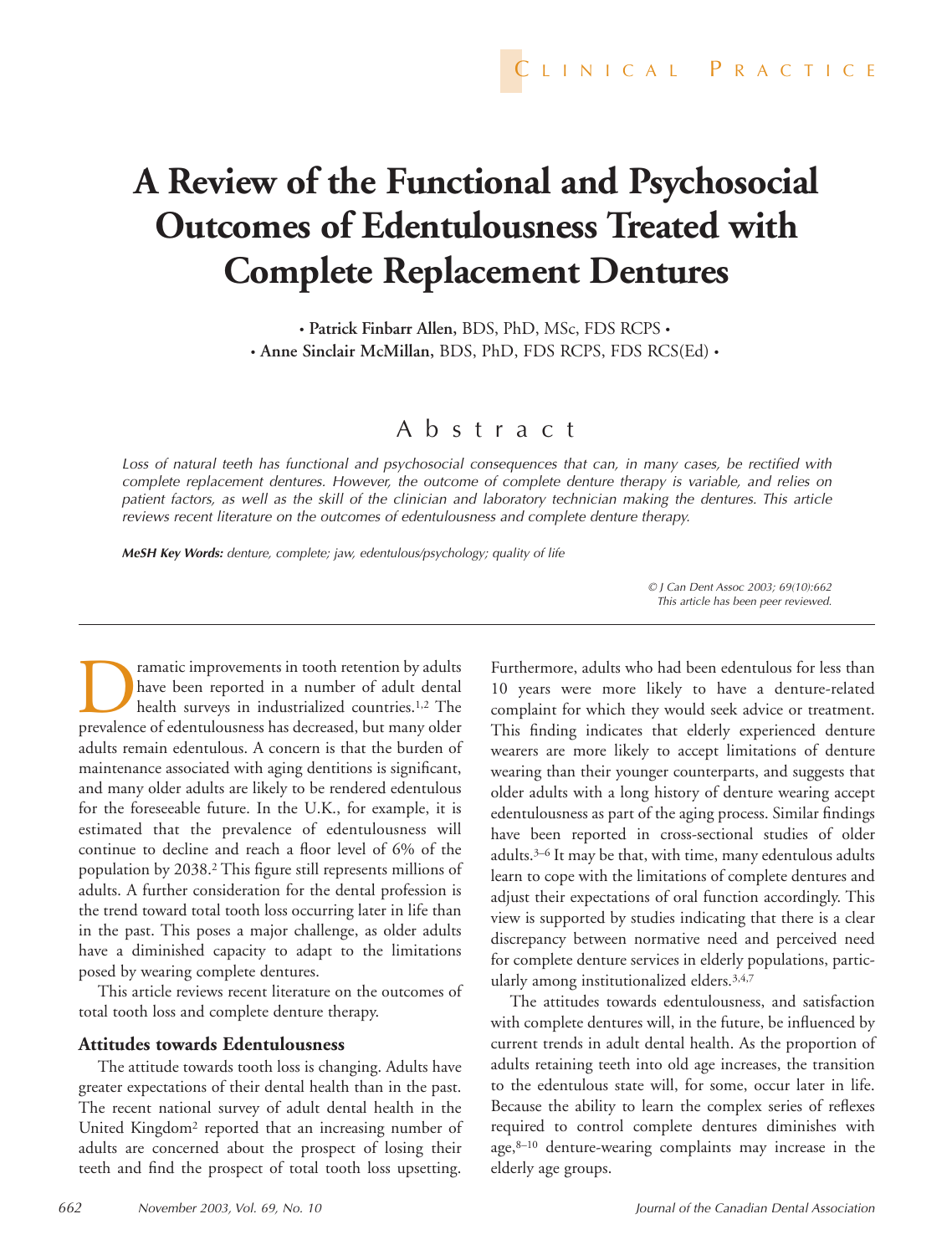### **Anatomical Changes Following Tooth Loss**

The principle functions of teeth are to enable us to chew food, to facilitate speech and to enhance facial appearance. All of these oral functions are adversely affected by tooth loss. The anatomical changes that occur following extraction of natural teeth can be divided into intraoral and extraoral changes. These changes will differ between individuals who remain partially dentate and those who become edentulous. Following total tooth loss, the height and width of the alveolar bone decrease markedly (**Fig. 1**). Most of this change occurs in the first year following extractions, but remains an inexorable process throughout life. In a mixed longitudinal study over 25 years, Tallgren<sup>11</sup> demonstrated that bone loss in edentulous individuals was 4 times greater in the mandible than in the maxilla. Bergman and Carlsson<sup>12</sup> confirmed that bone loss is an ongoing process following tooth loss. In a randomized clinical trial of 74 patients treated with either complete mandibular overdentures on 2 canine teeth or complete immediate replacement dentures, Van Waas and others<sup>13</sup> demonstrated significant differences in bone loss between the 2 groups. They suggested that roots retained to support a denture helped reduce bone loss in all regions of the mandible. Despite extensive research, the reasons for inter-patient variation in bone loss remain unclear.<sup>14</sup> From the evidence currently available, it seems that postextraction alveolar bone loss is influenced by a combination of both local and systemic factors.15 While the pathogenesis of alveolar bone loss remains unclear, there is no reliable way in which to predict the rate of alveolar bone loss on an individual basis.

Bone loss leads to a decrease in the size of the denturebearing area. The decrease in alveolar bone height is associated with problems in denture stability, particularly in the mandible. Alveolar bone is occasionally replaced by fibrous tissue in the anterior maxilla, which can cause the upper denture to become displaced during function. As bone loss progresses, anatomical structures such as the mylohyoid ridge and genial tubercles may become prominent. Mucosa overlying these areas is thin and friable, and often incapable of withstanding functional stresses. Pain arising from these areas sometimes warrants surgical reduction of bony prominences and the use of resilient denture-lining materials. Some of these problems with denture stability are associated with oral pathologic conditions such as denture-induced hyperplasia and denture-induced stomatitis.<sup>16</sup>

Facial appearance is radically altered following total tooth loss (**Fig. 2**). The circumoral musculature is supported by natural teeth and the surrounding alveolar bone. Loss of teeth gives rise to a "dished-in" appearance. Occlusal face height, which is determined by teeth, also changes. The overall effect is that the chin approximates towards the nose, leading to a decreased face height or loss of "vertical dimension." The positional changes associated



*Figure 1: Lateral cephelogram showing the edentulous jaws of a 62-year-old woman. Note how thin the lower jaw is following extensive loss of alveolar bone.*



*Figure 2: Facial profile of a 57-year-old edentulous woman without her complete dentures. Note the approximation of nose to chin and loss of lip support.*

with complete dentures have been described by a number of authors.17–19 The principle findings of these studies were that loss of face height and consequent mandibular prognathism were caused by progressive mandibular bone loss. These positional changes were not rectified by a relining of the mandibular denture. Tallgren<sup>18</sup> compared lateral cephalograms of edentulous subjects with a group of subjects who were edentulous in the maxilla and partially dentate in the mandible. In this 7-year follow-up study, the loss of face height was markedly greater in the edentulous group, indicating the benefit of retaining some natural teeth in the mandible. The loss of alveolar bone height and width also results in marked changes in soft-tissue profile, particularly in the first year after tooth extraction. Tallgren and others20 used profile cephalometric radiographs to monitor changes in lip profile in patients receiving complete immediate dentures. During a 2-year follow-up period, continuing residual ridge reduction led to pronounced protrusion of the mandibular lip and chin. Loss of occlusal vertical dimension is also associated with poor maintenance of complete replacement dentures.

## **Masticatory Ability**

Ability to chew food can be assessed using objective tests of *masticatory performance* or subjective assessment of *masticatory ability*. In tests of masticatory performance, various test foods are given to subjects to chew and food particle size is analyzed using various laboratory techniques (e.g., fractional sieving). Variables assessed include the amount of chewing strokes required to comminute food to a certain particle size and bite force. While measurement of masticatory performance is useful, demonstrating a decreased masticatory performance may not in itself be clinically meaningful. For instance, a subject may not be able to chew a certain test food as quickly as a control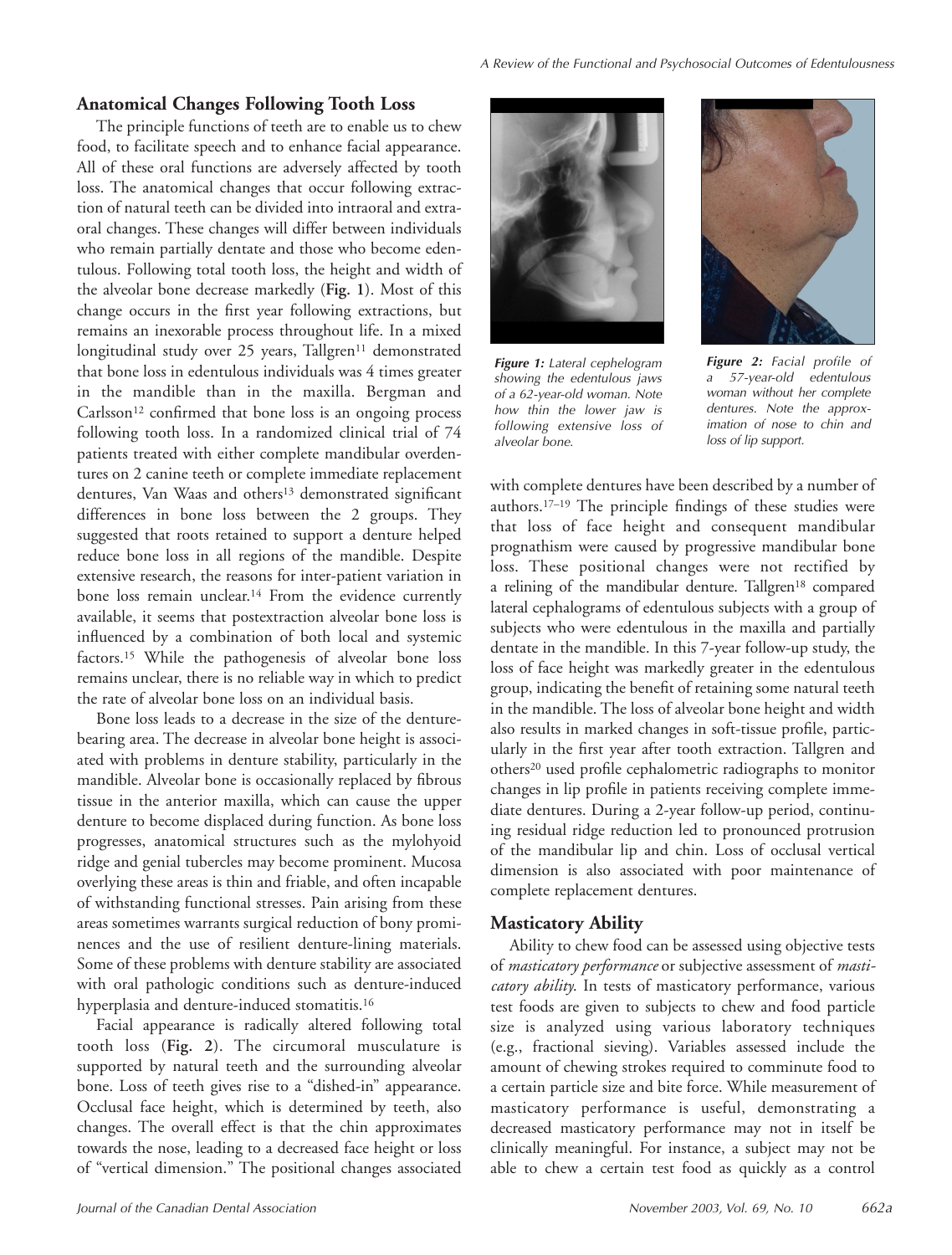subject, but is nonetheless able to chew the food. Masticatory ability, which gives an indication of subjects' own perspective on their perceived ability to chew foods, may be more relevant. One problem with using this technique is that the subjects' responses may be influenced by food preference rather than any physical barrier to chewing food. For this reason, Slagter and others<sup>21</sup> suggest measuring both masticatory ability and performance to determine the ability of edentulous individuals to comminute tough foods.

Regarding masticatory performance, there is a general consensus in the literature that performance of edentulous individuals wearing complete dentures is significantly less than dentate individuals. Wayler and Chauncey<sup>22</sup> found that complete denture wearers experienced more difficulty in chewing hard foods than dentate subjects. This finding is similar to that reported by Osterberg and others<sup>23</sup> and Heath,<sup>24</sup> who found that masticatory performance of edentulous individuals was one-sixth of that achieved by dentate individuals. One caveat for these studies is that controls were young, dentate individuals. Decreased masticatory performance could be related to age as well as dental status. Nevertheless, the finding that masticatory performance is related to number of teeth seems to be consistent, and confirmed by other workers using different methodology.25,26

Bite force achieved by complete denture wearers has been assessed by Helkimo and others,<sup>27</sup> Haraldson and others28 and Michael and others.29 When compared with dentate subjects, the bite force of complete denture wearers is around 20% of that achieved by dentate controls. This may partly explain why edentulous subjects report difficulty in chewing tough foods.22

Masticatory ability has been assessed by structured questionnaires in a number of studies. Agerberg and Carlsson<sup>30</sup> used a questionnaire to determine perceived chewing ability of 1,106 dentate and edentulous individuals. Edentulous subjects tended to rate their chewing ability lower than dentate individuals. However, only 8% of the edentulous individuals rated their chewing efficiency as poor. A noteworthy finding was that individuals who were edentulous in one jaw only (i.e., complete denture opposed by a natural dentition) considered their chewing efficiency to be reduced to the same extent as individuals who were edentulous in both jaws.

Other studies have measured both masticatory performance and masticatory ability. In studies that evaluated the effects of new, optimal dentures, masticatory performance and ability were not significantly improved.21,25,31,32 The results of objective and subjective assessments were only moderately correlated. As suggested by Boretti and others,<sup>33</sup> patient-assessed measures of chewing function tend to be more positive than objective measures of chewing function. This finding has implications for planning treatment, and indicates a need for a standardized index of chewing efficiency.

# **Dietary Selection**

The loss of natural teeth is related to diminished nutritional intake, especially in older adults. Studies of nutrition of adult populations34–36 report that adults wearing partial or complete dentures have poor-quality diets. The reasons for this could be difficulty in chewing hard foods such as raw vegetables and fruit and a decreased sense of taste. A further problem may be that oral tissues can become friable in poorly nourished individuals, such that the oral mucosa is unable to withstand trauma from dentures. In situations such as this, softer, more highly flavoured foods may be substituted. However, these foods frequently have a lower nutritional value. Evidence is emerging that improving the quality of complete replacement dentures does not radically alter dietary selection in edentulous patients.<sup>37,38</sup> In a report of the oral health of participants in a recent U.K. National Diet and Nutrition Survey of people aged 65 years and over, Steele and others<sup>36</sup> consistently found that dentate individuals had higher daily intake of protein, fibre, calcium, iron and vitamin C than their edentulous counterparts. The sampling strategy employed meant that the results could be considered nationally representative. Participants included both independently living and institutionalized groups of dentate and edentulous adults. The findings, derived from an analysis of food diaries, were confirmed by hematologic and biochemical analysis of nutritional status. These results have implications for general health in adults, as poor diet may lead to deficiency of nutrients and illnesses such as osteoporosis, atherosclerosis and bowel disease. However, the evidence to suggest that nutritional state relates to dental status alone is sparse; other strong influences on dietary selection and nutritional state include age, socio-economic status and general health. A number of reports have assessed whether dietary intake is related to denture quality<sup>39</sup> or improves after provision of either complete replacement dentures or implant prostheses for edentulous patients.<sup>40,41</sup> These studies used selfcomplete food diaries to assess dietary intake, and consistently found that edentulous patients had low fibre and high fat intake before and after treatment. Given this consistent trend, dental status can only be a co-factor with other factors such as socio-economic status. Nonetheless, poor nutritional status is apparent in elderly edentulous adults, particularly those living in institutions.36 Some authors recommend that these patients receive dietary counselling as part of their prosthodontic rehabilitation.38

# **Psychosocial Consequences of Edentulousness**

The World Health Organization has provided a classification of impairment, disability and handicap.<sup>42</sup>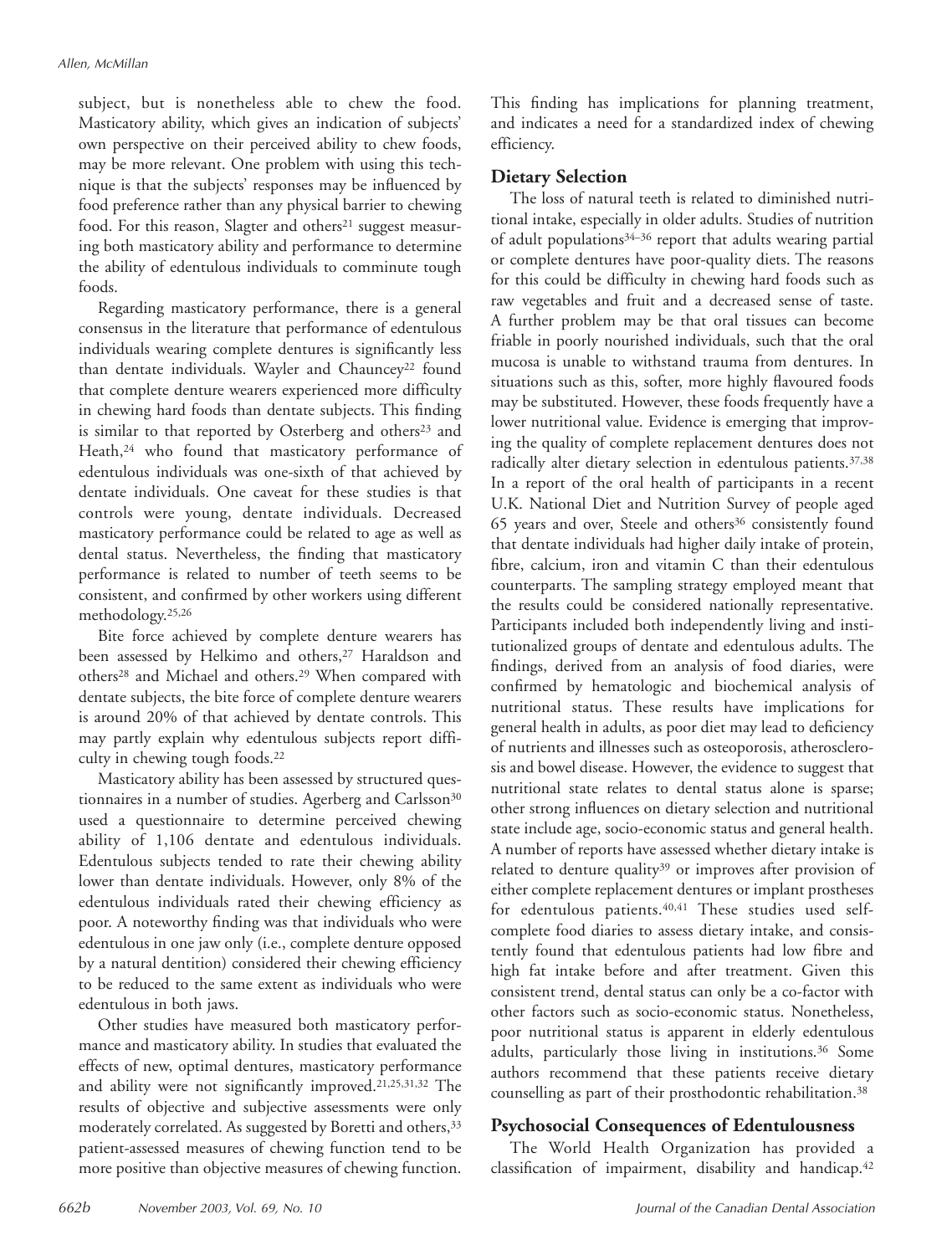Impairment is described as the loss of an anatomic body part; disability is defined as being prevented from partaking in everyday activities such as chewing and speaking; handicap describes broader social effects, such as minimized contact with other people. For some, the loss of all natural teeth leads to impairment, disability and handicap. The loss of natural teeth and associated alveolar bone leads to impairment. If dentures are unstable or unretentive, they may prevent proper chewing or speaking, thus causing disability. This state may also arise if the denture causes pain or a denture-associated pathology such as denture-induced hyperplasia. Impairment and disability are well recognized, and most denture techniques are directed at overcoming these problems. The broader issue of handicap associated with edentulousness has not received as much attention in the literature, perhaps because of the difficulties in assessing this state. This domain of health is difficult to measure and requires expertise beyond the dental disciplines.<sup>43</sup> Furthermore, tooth loss is a commonplace, nonfatal condition, which does not usually elicit sympathy from others. Some studies used psychological assessment measures to assess patient acceptance of complete dentures, but no convincing association was described.44,45

Many adults develop the skills required to overcome limitations of dentures and learn to accept these limitations with time. However, some patients do not cope well with the loss of natural teeth, and are classed as "maladaptive." Friedman and others<sup>46,47</sup> have described 3 classes of maladaptive responses to complete dentures:

- class 1: patients who can adapt physically but not emotionally;
- class 2: patients who cannot adapt physically or emotionally;
- class 3: patients who cannot and do not wear dentures, who are chronically depressed, and who isolate themselves from society.

Using a qualitative approach, the authors also describe 3 influences they believe have an impact on the maladaptive response. Parental influence may affect how individuals perceive themselves and their teeth. Teeth may also have a symbolic significance; loss of teeth may reflect impending loss of virility, loss of facial attractiveness and body degeneration. Finally, current life circumstances may strongly influence the adaptive response to tooth loss. If there are strong extraneous influences (e.g., recent bereavement, unemployment, diagnosis of life-threatening illness), the individual's ability to accept complete loss of natural teeth may be seriously compromised.

Another example of a qualitative approach used to assess the emotional effects of tooth loss has been reported by Fiske and others.<sup>48</sup> Using an unstructured interview technique, 50 edentulous individuals were invited to discuss

their feelings about tooth loss, from the time of being rendered edentulous. The study sample was recruited from patients attending for conventional prosthodontic treatment at an undergraduate student clinic. There was no suggestion in the paper that any of the study subjects demonstrated maladaptive tendencies. Common themes that emerged from these interviews were feelings of bereavement, lowered self-confidence, altered self-image, dislike of appearance, inability to discuss this taboo subject, concern about dignity, behaving in a way that keeps tooth loss secret, altered behaviour in socializing and forming close relationships, and premature aging. The study concluded that tooth loss may profoundly affect the psychosocial well-being of patients, even those who are apparently coping well with dentures.

MacEntee and others have reported similar findings.<sup>49</sup> These authors advocate the use of qualitative methodology to fully explore the significance of the mouth in old age. The findings reported in these studies<sup>48,49</sup> should be interpreted with some caution, as subjects were recruited from specialist treatment centres. Many of these patients were referred from general practice for specialist advice and care, and as such may not be truly representative of the whole population.

Psychological response to tooth loss and denture wearing may be influenced by patient personality. Attempts to demonstrate that acceptance of complete replacement dentures is dependent on the quality of the dentures have yielded varying results. Van Waas<sup>50</sup> concluded that denture quality had little influence, whereas Fenlon and others<sup>51</sup> suggested there was a strong relationship between quality of the dentures and patient acceptance. Fenlon and others argued that previous studies used inappropriate statistical tests of association between denture quality and patient satisfaction. There is some evidence that patients with emotional problems tend to be dissatisfied with dentures.52–54 In these studies, measures of emotional well-being such as the Eysenck Personality Inventory and Cattell's 16PF questionnaire were used to predict patient satisfaction with the outcome of treatment to provide complete dentures. In general, patient satisfaction was not associated with technical quality of the dentures. Silverman and others<sup>55</sup> used a focused interview technique to assess the impact of self-image on denture acceptance. They concluded that subjects with high morale and self-image (e.g., men, individuals employed or those of higher socioeconomic status) were more likely to accept complete dentures. Using a battery of measurement scales, including a denture satisfaction checklist, the Hopkins Symptom Checklist and the Dutch Personality Inventory, Vervoorn and others<sup>56</sup> found that overall denture satisfaction was not associated with personality traits. However, individual variables such as comfort of the mandibular denture were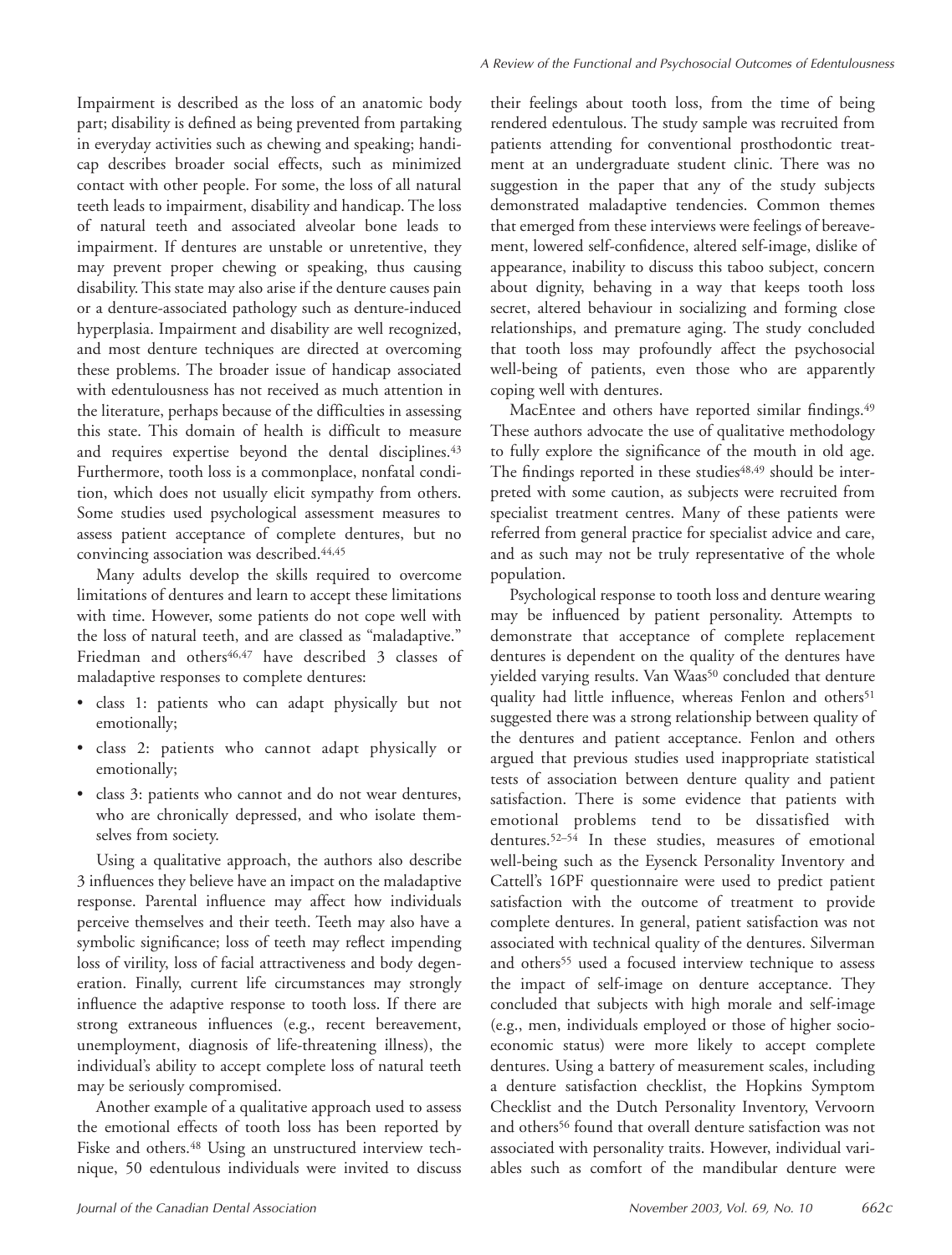associated with the personality trait "introversion-extroversion" and neuroticism. These associations, though statistically significant, were not strong. Other studies have not found this relationship.57 Personality traits may affect denture acceptance, but individual variation exists. Fiske and others<sup>48</sup> suggest that even when there is an association between personality and dissatisfaction with complete dentures, it should not be assumed that the relationship is unidirectional. Rather, it could well be that tooth loss and consequent denture wearing have caused the personality or psychological problems. These authors exhort against dismissing patient dissatisfaction with complete dentures as a deficiency in personality.

#### **Conclusion**

Clinical practice in the management of edentulous patients is informed to a major extent by anecdotal evidence and limited research evidence. Research into the outcomes of total tooth loss and complete denture therapy has been hampered by lack of randomized clinical trials, questionable use of statistical tests and failure to include comparable control groups. The current evidence base needs to be supplemented with stronger evidence from a more rigorous study design, which will lead to a better understanding of the outcomes of tooth loss and complete denture therapy.  $\ast$ 

*Dr. Allen is senior lecturer/consultant, department of restorative dentistry, University Dental School and Hospital, Wilton, Cork, Ireland,*

*Dr. McMillan is professor of oral rehabilitation, faculty of dentistry, Hong Kong University, Hong Kong.*

*Correspondence to: Dr. Finbarr Allen, Department of Restorative Dentistry, University Dental School & Hospital, Wilton, Cork, Ireland. E-mail: f.allen@ucc.ie.*

*The authors have no declared financial interests.*

#### **References**

1. Redford M, Drury TF, Kingman A, Brown LJ. Denture use and the technical quality of dental prostheses among persons 18–74 years of age: United States, 1988–1991. *J Dent Res* 1996; 75(Spec No):714–25.

2. Kelly M, Steele J, Nuttall N, Bradnock G, Morris J, Nunn J, and others. Adult dental health survey — oral health in the United Kingdom 1998. London: The Stationary Office, 2000.

3. Smith JM, Sheiham A. Dental treatment needs and demands of an elderly population in England. *Community Dent Oral Epidemiol* 1980; 8(7):360–4.

4. MacEntee MI, Dowell JB, Scully C. Oral health concerns of an elderly population in England. *Community Dent Oral Epidemiol* 1988; 16(2):72–4.

5. Mojon P, MacEntee MI. Discrepancy between need for prosthodontic treatment and complaints in an elderly edentulous population. *Community Dent Oral Epidemiol* 1992; 20(1):48–52.

6. Locker D. The burden of oral disorders in a population of older adults. *Community Dent Health* 1992; 9(2):109–24.

7. Hoad-Reddick G, Grant AA, Griffiths CS. The dental health of an elderly population in North-west England: results of a survey undertaken in the Halton Health Authority. *J Dent* 1987; 15(4):139–46.

8. Yemm R, Newton JP, Lewis GR. Age changes in human muscle performance. In: Lisney SJ, Matthews B, editors. Current topics in oral biology. University of Bristol Press, U.K. 1985. p. 17–25.

9. Zarb G.A. Oral motor patterns and their relation to oral prostheses. *J Prosthet Dent* 1982; 47(5):472–8.

10. Newton JP, Abel EW, Robertson EM, Yemm R. Changes in human masseter and medial pterygoid muscles with age: a study by computed tomography. *Gerodontics* 1987; 3(4):151–4.

11. Tallgren A. The continuing reduction of the residual alveolar ridges in complete denture wearers: a mixed-longitudinal study covering 25 years. *J Prosthet Dent* 1972; 27(2):120–32.

12. Bergman B, Carlsson GE. Clinical long-term study of complete denture wearers. *J Prosthet Dent* 1985; 53(1):56–61.

13. Van Waas MA, Jonkman RE, Kalk W, Van't Hoff MA, Plooij J, Van Os JH. Differences 2 years after tooth extraction in mandibular bone reduction in patients treated with immediate overdentrues or with immediate complete dentures. *J Dent Res* 1993; 72(6):1001–4.

14. Carlsson GE. Clinical morbidity and sequelae of treatment with complete dentures. *J Prosthet Dent* 1998; 79(1):17–23.

15. Devlin H, Ferguson MW. Alveolar ridge resorption and mandibular atrophy. A review of the role of local and systemic factors. *Br Dent J* 1991; 170(3):101–4.

16. Budtz-Jorgensen E. Oral mucosal lesions associated with the wearing of removable dentures. *J Oral Pathol* 1981; 10(2):65–80.

17. Carlsson GE, Persson G. Morphologic changes of the mandible after extraction and wearing of dentures. A longitudinal, clinical, and x-ray cephalometric study covering 5 years. *Odontologisk Revy* 1967; 18(1):27–54.

18. Tallgren A. Positional changes of complete dentures. A 7-year longitudinal study. *Acta Odontol Scand* 1969; 27(5):539–61.

19. Tallgren A, Lang BR, Walker GF, Ash MM Jr. Roentgen cephalometric analysis of ridge resorption and changes in jaw and occlusal relationships in immediate complete denture wearers. *J Oral Rehabil* 1980; 7(1):77–94.

20. Tallgren A, Lang BR, Miller RL. Longitudinal study of soft-tissue profile changes in patients receiving immediate complete dentures. *Int J Prosthodont* 1991; 4(1):9–16.

21. Slagter AP, Olthoff LW, Bosman F, Steen WH. Masticatory ability, denture quality, and oral conditions in edentulous subjects. *J Prosthet Dent* 1992; 68(2):299–307.

22. Wayler AH, Chauncey HH. Impact of complete dentures and impaired natural dentition on masticatory performance and food choice in healthy aging men. *J Prosthet Dent* 1983; 49(3):427–33.

23. Osteberg T, Carlsson GE, Tsuga K, Sundh V, Steen B. Associations between self-assessed masticatory ability and some general health factors in a Swedish population. *Gerodontology* 1996; 13(2):110–7.

24. Heath MR. The effect of maximum biting force and bone loss upon masticatory function and dietary selection of the elderly. *Int Dent J* 1982; 32(4):345–56.

25. Gunne HS, Bergman B, Enbom L, Hogstrom J. Masticatory efficiency of complete denture patients. A clinical examination of potential changes at the transition from old to new denture. *Acta Odontol Scand* 1982; 40(5):289–97.

26. Mahmood WA, Watson CJ, Ogden AR, Hawkins RV. Use of image analysis in determining masticatory efficiency in patients presenting for immediate dentures. *Int J Prosthodont* 1992; 5(4):359–66.

27. Helkimo E, Carlsson GE, Helkimo M. Bite force and state of dentition. *Acta Odontolog Scand* 1977; 35(6):297-303.

28. Haraldson T, Karlsson U, Carlsson GE. Bite force and oral function in complete denture wearers. *J Oral Rehabil* 1979; 6(1):41–8.

29. Michael CE, Javid NS, Colaizzi FA, Gibbs CH. Biting strength and chewing forces in complete denture wearers. *J Prosthet Dent* 1990; 63(5):549–53.

30. Agerberg G, Carlsson GE. Chewing ability in relation to dental and general health: analyses of data obtained from a questionnaire. *Acta Odontol Scand* 1981; 39:147–53.